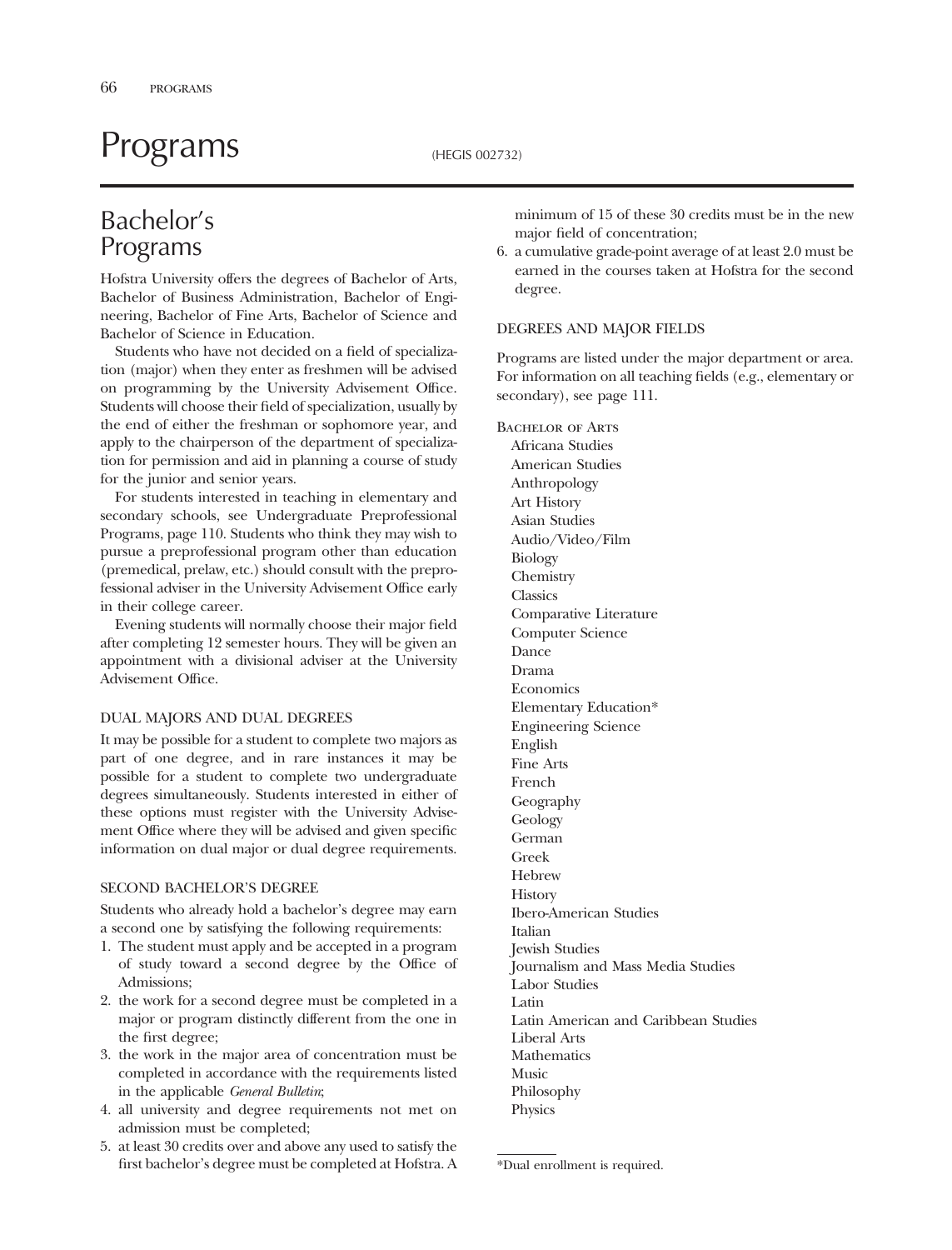Political Science Psychology Russian Secondary Education\*\* Sociology Spanish Speech Communication and Rhetorical Studies Speech-Language-Hearing Sciences Bachelor of Engineering Engineering Science Bachelor of Fine Arts Theater Arts Bachelor of Science Applied Physics Athletic Training Audio/Video/Film Biochemistry Biology Business Economics Chemistry Community Health Computer Engineering Computer Science Computer Science and Mathematics Electrical Engineering Environmental Resources Exercise Specialist Fine Arts Geology Industrial Engineering Mathematics Mechanical Engineering Music Physician's Assistant Studies Professional Studies School and Community Health Education School Health Education Bachelor of Business Administration Accounting (leading to CPA certifcation) Business Computer Information Systems Entrepreneurship Finance International Business

Bachelor of Science in Education Art Education Music Education Physical Education

For the programs of New College, see page 85.

# Undergraduate **Grades**

Management Marketing

Hofstra uses an alphabetical system of grades to describe the quality of the student's work. The University reserves the right to change this system at any time. The implementation of a new system, however, will not occur for approximately one year after the change has been made and the students have been officially notified. The revised system, when printed in the *General Bulletin*, applies uniformly to all students regardless of their initial date of entry. Alphabetical grades are further divided into plus and minus levels. These letter grades, which include plus and minus where applicable, are explained below. Final grades are reported only from the Office of Academic Records.

- A—Indicates that the student's academic performance in achieving the objectives of the course was *of honors level*.
- B—Indicates that the student's academic performance in achieving the objectives of the course was distinctly above that required by the course.
- C—Indicates that the student's academic performance achieved the objectives of the course.
- D—Indicates that the student's academic performance on the objectives of the course was less than required by the course but was still sufficient to permit the student to receive full credit. This grade is not acceptable for major or minor credit unless approved by the chairperson of the major department. The course may be repeated for a higher grade but semester hour credit is given only once.
- P—Passing, not counted in determining cumulative grade-point average. Courses passed with a P grade are counted, however, in the total number of credits accumulated for graduation. P is equivalent to C– or better (except at New College where P is equal to C or better). If in the opinion of the instructor the student's work has not earned a C–, then a D or an F will be awarded.

The P grade will be assigned for passing work in courses which are graded only on a  $Pass/D+/D/Tail$  basis and to courses taken under the  $Pass/D+/D/Fall$  option. (See  $Pass/D+/D/Fail Option.)$ 

Pr—Progress. Used normally to report the frst semester's satisfactory work in two-semester individually supervised courses, normally for seniors. This grade may be assigned only in courses previously approved for this purpose by the Undergraduate Academic Affairs Committee. Course credit toward graduation is granted.

**NOTE**: UWW courses and CHEM 151 may use the Pr grade.

F—Indicates that the student's overall academic performance failed to satisfy the objectives of the course. No semester hour credit is received for courses with an F grade. Students will not be given credit for full-year courses unless both semesters of such courses are satisfactorily completed. Passing the frst semester of a year course but failing the second, the student need repeat only the second semester.

INC and NCr: a student unable to complete a course

<sup>\*\*</sup>Dual major available.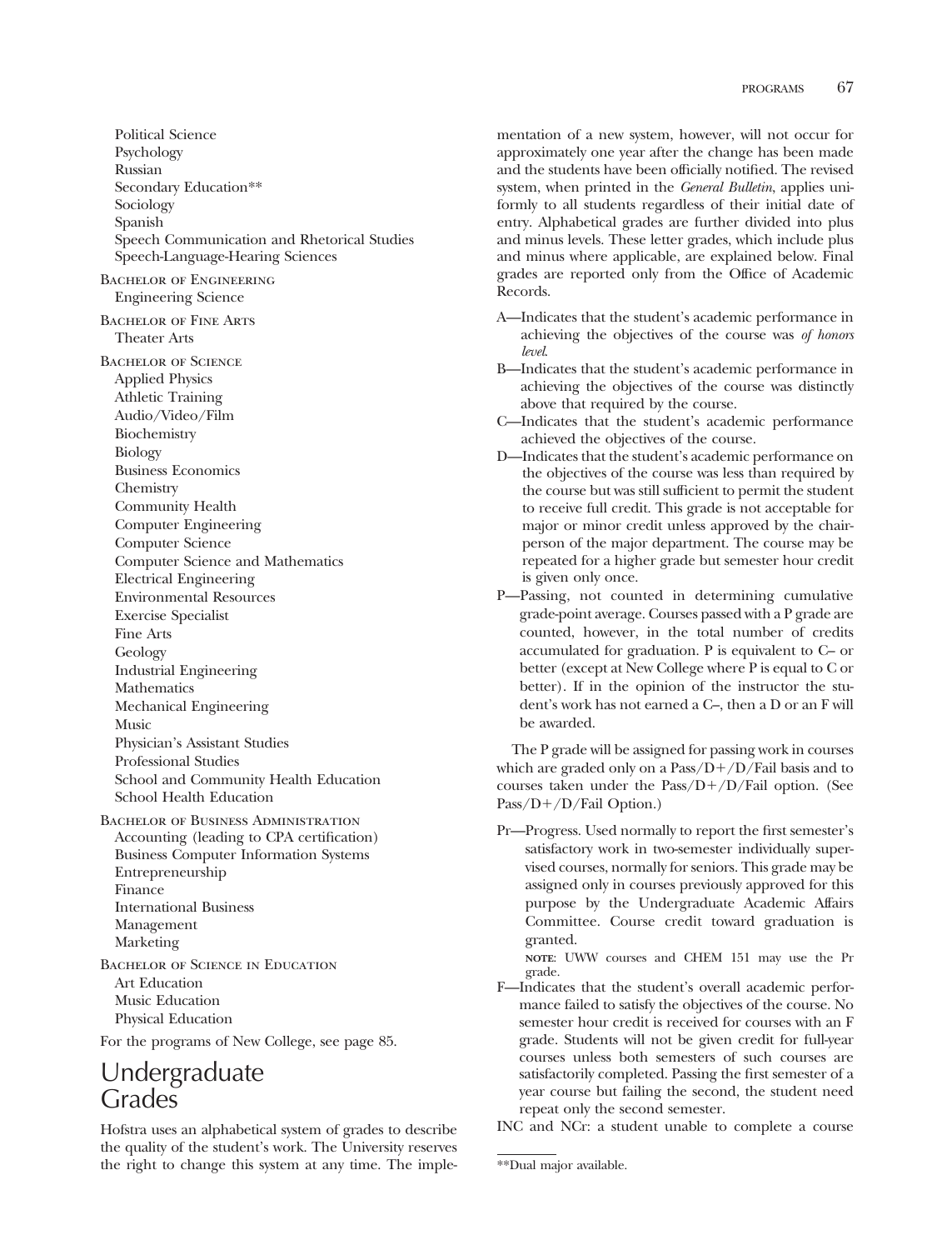may, with the permission of the instructor, receive one of the following grades:

inc—The instructor will permit the student to complete and submit the missing work *no later than the third week* of the following semester. Degree candidates, see Application for Graduation, page 73, for degree requirements completion deadlines.

> All undergraduate students may accumulate up to nine credits of INC grades without penalty. Past this nine-credit limit, all subsequent INC grades not made up convert to F's at the end of the semester following the one in which they were assigned. INC's that are made up are not counted against the nine-credit limit.

- NA—If the column for a student's grade on the roster is left blank by the instructor because that student has not attended the class, and if "has not attended" is written in the "comments" section of the roster, the student will be assigned a grade of "NA" by the Office of Academic Records. That grade will have no numerical value and will not be fgured into the student's grade point average.
- NC—The student's course performance is such that no credit is granted, and the instructor's evaluation will not allow the student to take an INC. NC can only be awarded after at least 60% of the course work has been presented to the student.
- NCr—*New College only:* if the instructor's evaluation will not allow the student to take an INC because of past performance in the course, the grade given will be either an NCr or an F. An NCr may not be changed to a letter grade, a W or INC and is not counted to computing the student's grade-point average.

Students should take careful note of the effects of the NCr and INC grades on their standing in the University. See Dismissal, page 69.

- NR—Students grade has not been submitted by the instructor.
- W—The student has withdrawn from the course and so notified the Office of Academic Records in writing prior to the last day of the tenth week of the semester. For courses shorter than 15 weeks, the student has sole discretion to withdraw for the frst 2/3 of the course; after 2/3 of the course has been completed, and any time before the last day of class, the student must have the instructor's approval.

If a student withdraws from a course during the frst three weeks of the semester; the frst week of a summer session; the frst three days of the January X Session; the frst two weeks of a 10-11 week trimester or the frst week of a mini-course, there shall be no record of course(s) on the permanent record. However, the statement "Complete Withdrawal from the University" shall be entered on the permanent record of any student who completely withdraws from the University within the time frame indicated above.

- UW-Unofficial Withdrawal. The student has not officially withdrawn. The faculty must indicate the last date of attendance.
- PASS/D+/D/FAIL OPTION (P or D+ or D or F): a student may elect courses on a  $Pass/D+/D/Fall \ basis$

during the frst fve weeks of the semester under the following conditions:

English 1-2, core courses, courses taken in fulfllment of any language requirement and those courses required in the major feld and any other course specifed by course title or number as required for the major may not be taken  $Pass/D+/D/Fall$ . (This does not apply to courses given only on this basis.) All other courses may be taken on a  $Pass/D+/D/Fall$ basis.

The Pass/ $D+/D/Fail$  option is not available for core courses, except for courses given only on that basis. However, upon completion of all core courses required for their degree, students may seek the permission of the dean of their college to enroll in core courses on a  $Pass/D+/D/fail$  basis. (Core courses are those designated on pages 82 and 83 of this *Bulletin.*)

Departments and/or degrees that are restricted by professional accreditation may, as required, exempt additional courses from the Pass/ $D+/D/F$ ail option. In no case may the total number of  $Pass/D+/\hat{D}/Fall$ credits exceed 30 semester hours, nor may any credit for  $Pass/D+/D/Fail$  courses be used toward an academic minor, except for those courses given only on this basis.

In HCLAS, and in the School of Communication, the  $Pass/D+/D/Fail$  option is restricted to 15 credits.

Students on academic probation may not elect an optional  $P/D+ / D/F$ ail grade.

Students should obtain necessary forms from the Office of Academic Records and seek faculty advisement on possible effects of Pass/ $D+/D$ /Fail grades.

A student transferring to Hofstra with more than 30 credits graded on a Pass/ $D+/D$ /Fail basis must have the approval of the Undergraduate Academic Affairs Committee. For these students, courses graded on this basis shall not exceed ffty percent of the total credit hours required for the degree.

(The foregoing does not apply to New College courses.)

For courses shorter than 15 weeks, the student has the sole discretion to elect the  $Pass/D+/D/Fail$  option for the frst 1/3 of the course.

 $D+$  and  $D$  and  $F$  grades assigned to students who have elected the Pass/ $D+/D$ /Fail option *are* included in determining the student's cumulative grade-point average.

## **CUMULATIVE**

#### GRADE POINT AVERAGE

The grade-point average is the index of academic performance used to determine whether the student will be permitted to continue at the University and/or graduate.

The alphabetical grades, including plus  $(+)$  and minus  $(-)$ , have the following grade-point values:

| $A = 4.0$   | $C_{\pm} = 2.3$ |
|-------------|-----------------|
| $A - = 3.7$ | $C = 2.0$       |
| $B+ = 3.3$  | $C = 1.7$       |
| $B = 3.0$   | $D_{+} = 1.3$   |
| $B - = 2.7$ | $D = 1.0$       |
|             |                 |

F—0 (Only one F grade in any one course will be included in the cumulative grade point average.)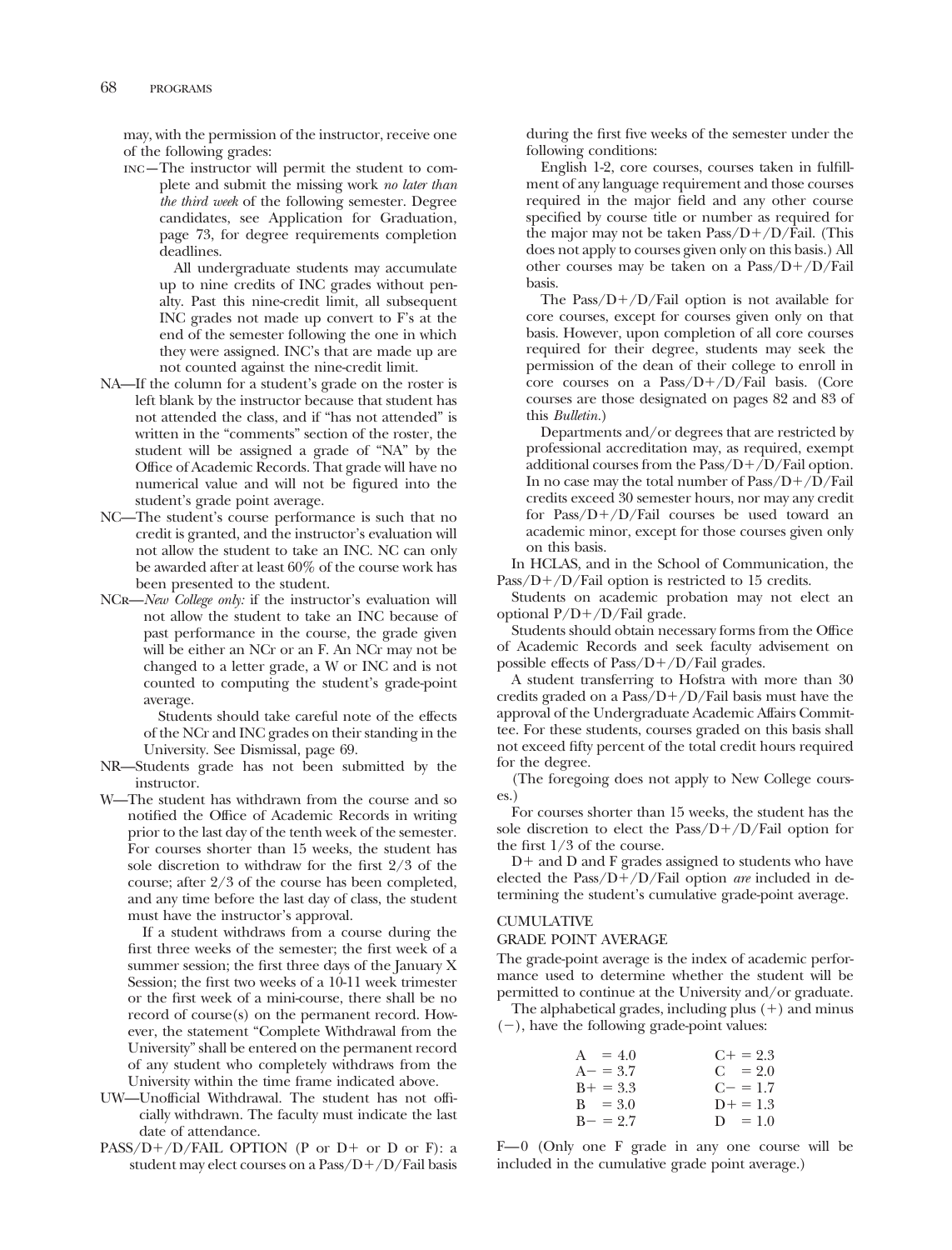To determine cumulative grade point average, multiply the number of semester hours of each grade earned by the grade-point value for that grade. Then total the products and divide by the total number of semester hours attempted.

To graduate, a student must complete the number of hours required for the particular degree with a cumulative grade-point average of 2.0 (including F's).

 $D<sup>+</sup>$  and D and F grades assigned to students who have elected the Pass/ $D+/D$ /Fail option *are* included in determining the student's cumulative grade point average.

# UNIVERSITY TUTORIAL PROGRAM (UTP)

See Tutorial Program, page 21.

#### UNIVERSITY PROBATION STANDARDS—UNDERGRADUATE

- 1. A full-time or part-time student will be placed on probation at the end of any semester in which his or her cumulative grade point average is less than 2.0 but above the University's minimum retention standards.
- 2. All students placed on probation will receive a letter from the Office of Academic Records informing them of their probationary status and warning that they must raise their grade point average to 2.0 or above. The letter will explain the consequences of failing to raise the grade-point average to 2.0 or above.
- 3. Students placed on probation will be required to meet with an adviser in the Advisement Office as soon as possible to discuss their standing. When they meet with the adviser, they will be informed of the support services available and the average they must achieve to raise their grade-point average to at least 2.0. Students will also be reminded that if their grade-point average drops further, they are in danger of being dismissed from the University.
- 4. Students who fail to meet with an adviser in the Advisement Office will not be allowed to register subsequently until they do.
- 5. Students will be on academic probation as long as their cumulative grade-point average remains below 2.0 and is above the University's minimum retention standards. They will continue to be subject to all the requirements of students on academic probation.
- 6. A full-time student on academic probation may carry no more than 15 semester hours (16 if the student is taking one or more four-credit courses). A part-time student on academic probation may carry no more than 6 semester hours (7 if the student is taking a 4-credit course, or 8 if the student is enrolled in New College).
- 7. Students on academic probation may not elect an optional  $Pass/D+/D/Fall\ grade.$
- 8. When appropriate, students admitted to the University through a special academic program will be exempted from these probation criteria until they are released from the program.

## DISMISSAL

Students will be dropped from the rolls of the University after two semesters attendance if they have:

- attempted less than 25 hours and have a cumulative grade point average below 1.3;
- attempted 25-30 hours and have a cumulative grade point average below 1.5;
- attempted 31-57 hours and have a cumulative grade point average below 1.7;
- attempted 58-93 hours and have a cumulative grade point average below 1.9;
- attempted 94 or more hours and have a cumulative grade point average below 1.95.

Note that "attempted hours" include course work taken at all institutions of higher education, but that the cumulative grade point average is based on course work taken only at Hofstra University.

Students will be dropped because of poor scholarship only in May except in special cases (such as the recommendation of the Office of University Advisement, Office of Academic Records or other responsible adviser). However, students may be dropped at any time, whether currently on probation or not, when they show insuffcient probability of meeting graduation requirements. All special cases will be acted upon by the Academic Records Committee. For New College dismissal standards, see *New College Addendum*.

Students who have been dropped may appeal to the Academic Records Committee only through the Office of University Advisement. After the student speaks with a representative of the Advisement Office, the Committee will review the appeal. The Committee will consider a report of the interview, the student's total academic record, and a letter stating reasons the student believes the appeal merits consideration.

#### CHANGE OF PROGRAM

Students will be permitted to make program changes in accordance with the procedures set forth in the published *Class Schedule*.

#### **ATTENDANCE**

Although it is the student's responsibility to attend classes, each department establishes its own policy concerning student absences from class. If for some reason a student will be absent for one continuous week or longer, it is advisable to inform each instructor. For New College attendance standards, see *New College Addendum*.

# PERMISSION TO ATTEND OTHER **COLLEGES**

During fall and spring semesters, current students may not take courses at other educational institutions within reasonable commuting distance of the campus if the same course is being offered at Hofstra.

Hofstra students wishing to attend another accredited institution as visiting students must have courses approved in advance by the appropriate adviser and the Office of Academic Records. Students pursuing Hofstra degree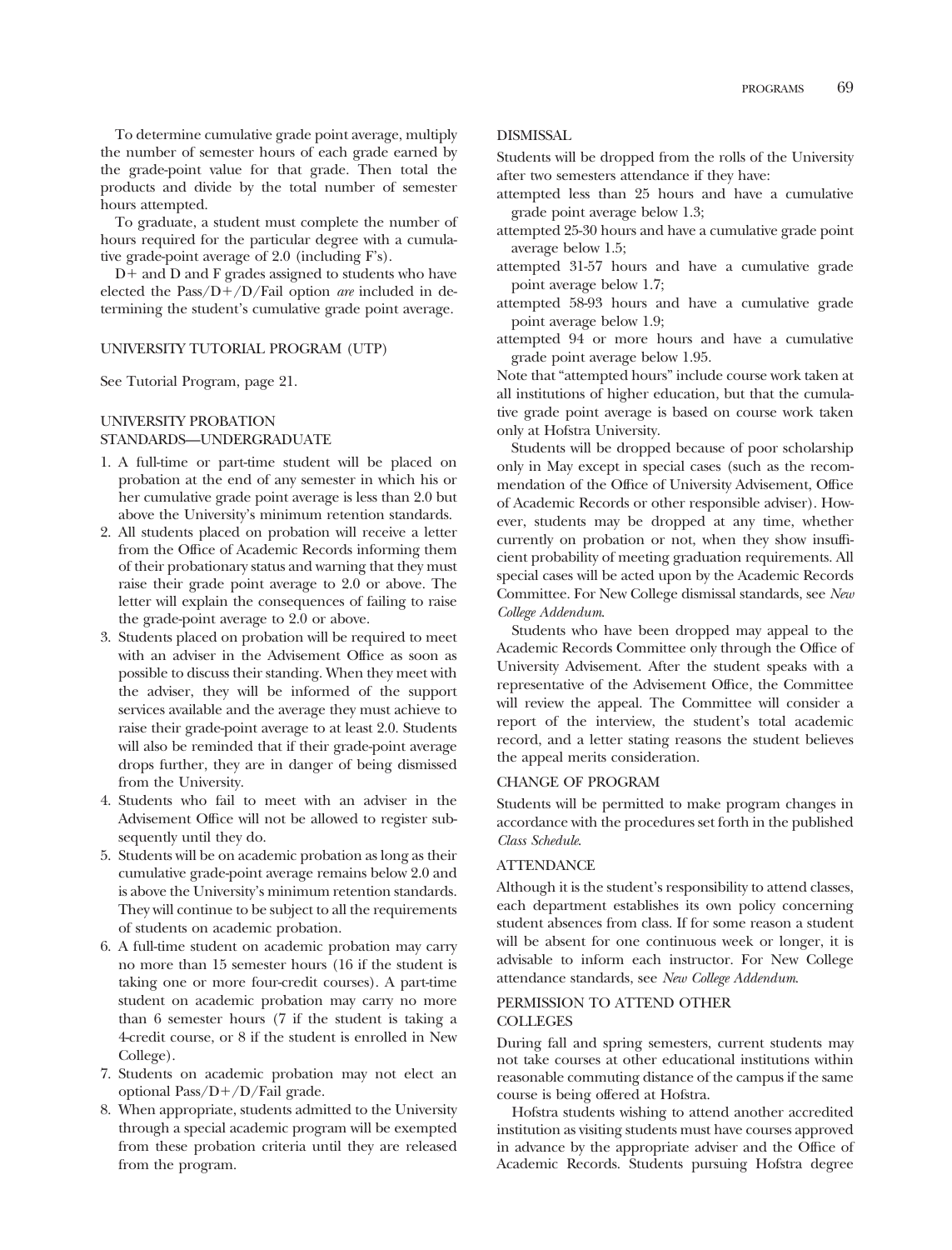programs that have *core course* requirements should be aware that such requirements cannot be fulflled by transfer credit for work undertaken elsewhere after their matriculation at Hofstra. The necessary forms can be obtained at The Student Administrative Complex, Memorial Hall. Transfer credit will be granted in accordance with the Advanced Standing Policy set forth in this *Bulletin*. See page 63.

Students with junior or senior standing (58 or more hours) are not permitted to enroll for courses at junior or community colleges offering two-year terminal programs. (See Advanced Standing Policy for complete requirements.)

#### CLASS STANDING

An undergraduate student credited with 24 semester hours will be ranked as a sophomore; with 58 semester hours, a junior; and 88 semester hours, a senior. Students will be ranked at the beginning of each regular fall and spring semester.

# GRADUATE COURSES TAKEN BY UNDERGRADUATES

- 1. In appropriate cases, undergraduate students within 24 semester hours of graduation may be permitted to enroll in graduate courses for undergraduate credit. Written permission of the adviser and the appropriate deans is required and should be obtained on the substitution/waiver form. Credit earned in this way will count only toward undergraduate degrees.
- 2. To meet unusual cases, an undergraduate student within 24 semester hours of completing requirements for the baccalaureate degree may earn a maximum of 9 hours of graduate credit. Written permission from the appropriate dean's office must be obtained on the substitution/waiver form.
- 3. Visiting undergraduate students shall not be permitted to enroll in graduate courses at Hofstra.

#### REPEATED COURSE

A student may repeat a completed course, regardless of grade, for a better understanding of the subject only with the approval of the major adviser. Such a course will be listed as a Repeated Course, for which a fnal grade will be given. Both grades will appear on the student's record, and both grades will count in determining the cumulative grade point average; but semester hour credit toward graduation will be given only once. The number of semester hours repeated is counted in determining the number of semester hours attempted. Degree credit is granted for the same course in physical education skills courses only twice.

However, an undergraduate may repeat a course and request that, as an exception to the rule above, only the later of the two grades be counted towards the grade point average calculation. The student is limited to a maximum of two such requests, which may be used for

repeating two different courses or repeating the same course twice. In all cases the original grade(s) will remain on the transcript with a notation that it was not included in the GPA calculation. This GPA exception may only be requested during the student's tenure as a matriculated, undergraduate student. A form available from the Office of Academic Records, requesting this exception, and signed by the academic adviser, must be handed in to the Office of Academic Records no later than the end of the tenth week, or the equivalent  $(2/3)$  for courses that do not follow a regular semester schedule, of the semester or session in which the course is being repeated. The submitted form may be withdrawn up until this deadline. Furthermore, a student may also withdraw from the course up to this deadline. Once this deadline passes, the the student has used up one of the two requests. If the course is no longer available when the request is made, no other course may be substituted. GPA exceptions will not be allowed when a grade in that course was given for academic dishonesty.

# WITHDRAWAL FROM A COURSE

Students should secure the appropriate forms from the Student Administrative Complex and return the forms to that office after notifying the instructor of the course from which they are withdrawing. See W Grade, page 68 and Refund Policy below. Applications for withdrawal must be submitted in writing either in person or by mail.

A student withdrawing without offcial notifcation may not have any remission of tuition and shall receive a grade of NC or UW as appropriate. (See grades, page 68.)

#### WITHDRAWAL FROM THE UNIVERSITY

Should students wish to withdraw from the University during a semester or summer session, they should frst secure the appropriate forms from the Office of Academic Advisement and complete the withdrawal by the last day of classes prior to the start of the designated fnal examination period. During the January Session and the Summer Sessions, the designated period is the last day of classes. *No student may withdraw from the University during the final examination period.* 

A student withdrawing in person should see an adviser in the University Advisement Office. Students unable to apply for withdrawal in person may send a letter addressed to the Office of Academic Records, postmarked by the last day of classes. If the student does not plan to register for the following semester an offcial Leave of Absence form must be fled through the University Advisement Office. (See under Grade W, page 68.)

A student withdrawing without offcial notifcation may not have any remission of tuition and shall receive a grade of NC or UW as appropriate. (See grades, page 68.)

#### REFUND POLICY

See Tuition and Fees, page 29.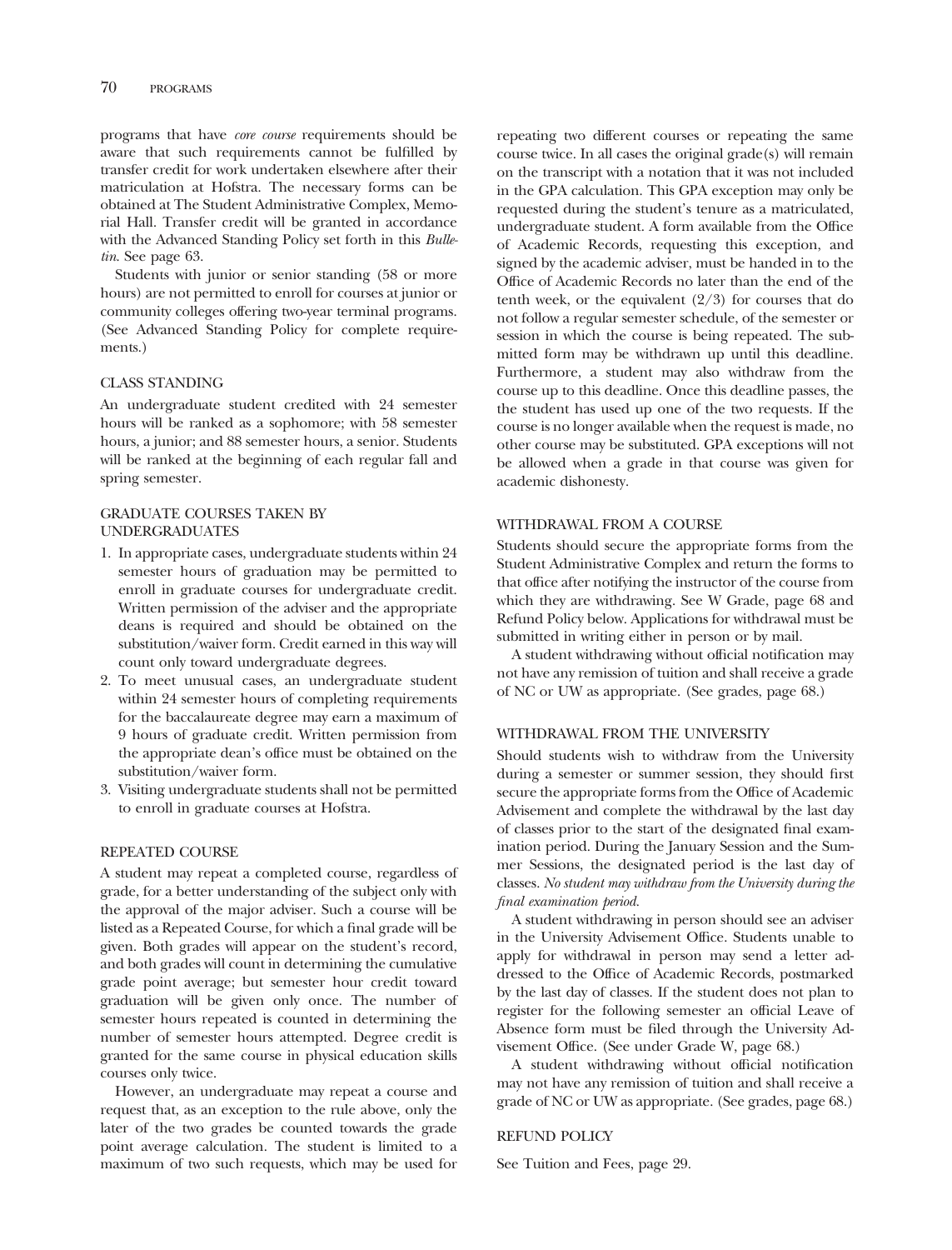#### EXCLUSION FROM THE UNIVERSITY

When students make application for entrance to Hofstra University, they understand and agree that the University reserves the right to exclude any student at any time for conduct or academic standing regarded by the University as undesirable, without assigning any further reason. It is understood and agreed that the University, or any of its offcers or faculty, shall not be liable in any way for such exclusion.

To insure the protection of each individual's rights, procedures for appeal are provided by the University to assure the student fair treatment in cases of disciplinary action.

# BULLETIN OF FIRST REGISTRATION

Undergraduate students are expected to satisfy those requirements specifed in the *Bulletin* of their year of frst registration at the University. Students who have no record of attendance at Hofstra University for a period of 15 months or more must follow the requirements set forth in the *Bulletin* in effect when they are readmitted. Any student, however, may elect *once* during his or her undergraduate studies, to follow all the requirements specifed in a subsequent *Bulletin*, provided the Office of Academic Records is notifed prior to the semester of graduation. No exceptions regarding the requirements set forth in any *Bulletin* may be made by the students or by the faculty without the written approval of the dean of the academic unit or of the Provost. This policy refers to academic requirements such as degree and major requirements. Other procedures and policies, such as the grading system, may be changed through the University's governance process. However, students will be notifed (by placing notices in our student newspapers and by any other methods and media applicable) of any signifcant change at least a year in advance of its implementation.

#### UNIVERSITY DEGREE REQUIREMENTS

To obtain a degree, each student successfully completes the following three distinct sets of requirements:

- I. The general University requirements, which must be fulflled by all students working for a baccalaureate degree:
	- A. The completion of the total number of semester hours and the specifc degree requirements as specifed by the major or school;
	- B. The completion of the number of semester hours in liberal arts courses as required by the major or school;
	- C. At least a 2.0 cumulative grade-point average in work completed at Hofstra;
	- D. All students must take and pass the Hofstra English Profciency Exam as a requirement for graduation. (For the only exceptions, see E. 3. and 5. below.)
	- E. 1. The satisfactory completion of English 1-2, which includes the English Proficiency Exam. *Passing this exam is a requirement for graduation*. The English Proficiency Exam is administered at the midpoint of ENGL 2. All students who do not pass the exam are required to take English 2A to receive individualized tutoring; they must retake the English Proficiency Exam at the end of English 2A. Students who fail English 2A must enroll in English 4 and retake the English Profciency Exam when it is next administered at the beginning of the course. If the exam is passed this time, the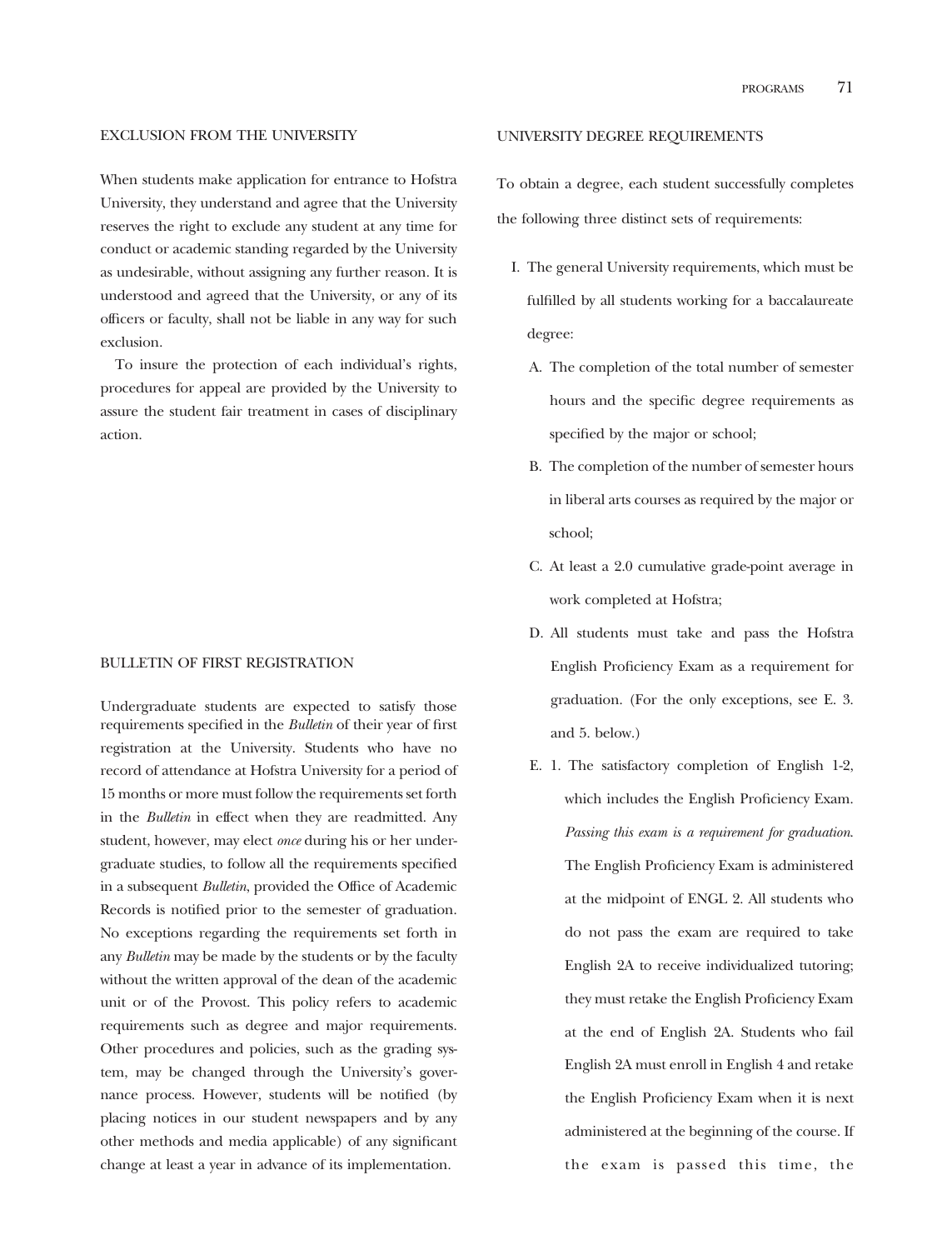student may withdraw from English 4; if the test is not passed, the student must complete English 4 and retake and pass the English Proficiency Exam in order to receive credit and fulfll the writing requirement for graduation.

- 2. English 1-2, whether taken at Hofstra or at any other institution, must be completed with a minimum grade of C- in each course. These courses may not be taken on a Pass/  $D+/D$ /Fail basis.
- 3. Students entering Hofstra University with no credit in composition must, under advisement, register for English 1-2 or the appropriate course immediately and continue until the ENGL 1-2 requirement is completed. There is an exception for students with outstanding ability in English (SAT Verbal scores of 660 or above) may qualify for exemption from English 1-2 if they demonstrate exceptional ability in the English Department's Exemption Exam before the end of their frst semester at Hofstra. Students who pass Hofstra's Exemption Exam are not required to take the English Proficiency Exam.
- 4. Students entering Hofstra with full credit for English 1-2 must take and pass the Hofstra English Profciency Exam as a requirement for graduation. Such students are strongly encouraged to take the Hofstra Profciency Exam during their frst semester at Hofstra. Students who do not pass the test in 2A are required to complete ENGL 4 and retake and pass the exam.

New College students follow the procedures stated in the *New College Writing Program and Style Manual*.

**NOTE:** transfer students may receive credit for English 1-2 on the basis of equivalent courses taken at other institutions. See page 63 for the criteria for accepting transfer credit.

- 5. Students entering New College or transferring into it from another Hofstra program or another college or university must satisfy the First and Second Aspects of the New College Writing Requirement. See *New College Addendum*.
- 6. The following is for students who transfer from New College to another school/college of the University:
	- a) Students who were placed in and successfully completed CSWA 018 have fulflled the Expository Writing Requirement (the First Aspect—WS 001) and have completed the equivalent of English 1.
	- b) Students who have successfully completed WSB 001, WSB 002 or WSG 002 register for English 2 and 2A and the Profciency

Test. When they have successfully completed these, they will receive credit for English 1 and 2.

- c) Students who fulflled the Scholarly Writing Requirement (the Second Aspect— WS 002A and WS 002B) have completed the equivalent of English 2.
- d) Students who have not completed the Scholarly Writing requirement register for English 2.
- 7. Students entering with partial credit for English 1-2 (fewer than four semester hours of Advanced Placement, CLEP or transfer credit, see page 63) must complete the requirement and pass the English Proficiency Exam within two semesters after admission.
- F. A minimum of 6 semester hours each in humanities, natural science/mathematics and social science. Many particular degree programs require that some or all of the courses in these required areas be core courses; core courses may not be taken on a Pass/ $D+/D$ /Fail basis, except for courses given only on that basis. (For the Pass/  $D+/D$ /Fail option, see page 68; for core courses, see page 79.)
- G. A maximum of 8 credits of physical education skills courses may be applied toward the total number of required degree credits for nonphysical education majors. (For listing of skills courses, see page 256.)
- II. In introductory work in any particular subject, the student must have a 2.0 grade-point average (unless a higher average is required by the department).
- III. Only grades of C- or better in subjects required in the specialization will count toward the total semester hour credit needed for completion of that specialization unless approved in writing by the chairperson of the major department.

The program of each student must be approved in advance at each registration period by the faculty counselor or major adviser.

Students are advised that permission from the Office of Academic Records is required for any attendance at another institution while the student is enrolled in a degree program at Hofstra.

# MAINTAINING MATRICULATION

# Final Semester Registration

Students who have been granted permission to complete fnal semester graduation requirements while not attend-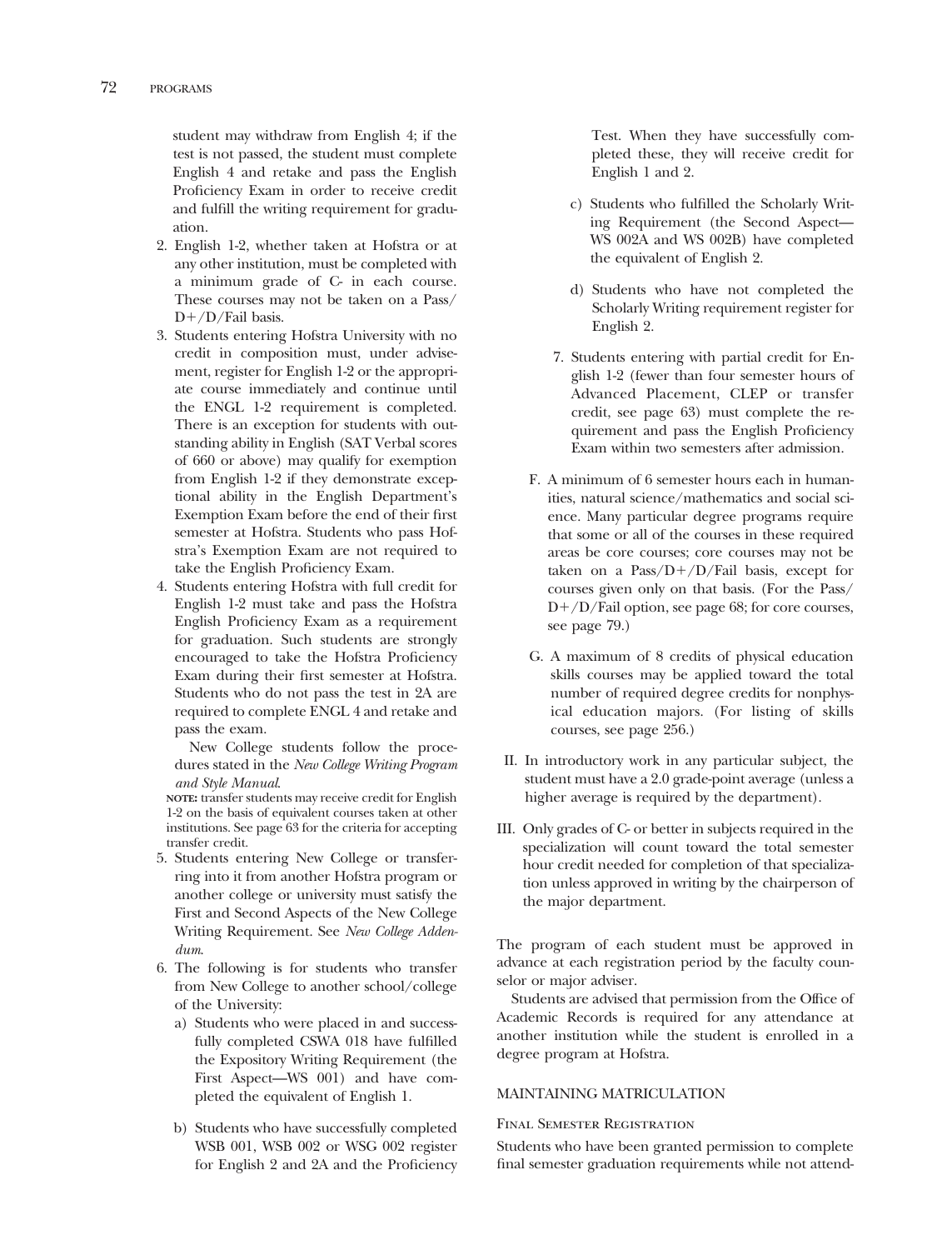ing classes will pay the normal \$76 Maintaining Matriculation Fee and fle a registration form during the regular registration period for their fnal semester.

# Off-Campus Study

This fee applies to each Fall or Spring semester of study by a student at another institution, either within the United States or elsewhere.

# APPLICATION FOR GRADUATION

Every candidate for graduation must fle an application for graduation in the Office of Academic Records by October 1 for December graduates and March 1 for May graduates. August candidates must fle by June 15 for Summer Session I, July 15 for Summer Session II, and August 15 for Summer Session III. There is a fee for late fling. See Tuition and Fees.

All requirements applicable toward the degree must be completed and on record in the Office of Academic Records by the end of the frst week of June for May degrees, the end of the frst week of January for December degrees, the end of the frst week of September for August degrees.

A degree can only be awarded to a student who has maintained a satisfactory record of conduct and has paid all University fees.

### COMMENCEMENT

Commencement programs are conducted twice each year, in December and in May. Summer candidates are invited to the December exercises and are listed in that program. Information regarding programs is automatically mailed to candidates about six weeks before commencement.

# Academic Honors

# DEAN'S LIST

To qualify for the Dean's List, a student must meet the following requirements:

- 1. as a freshman (at least 12 credits per semester), complete a semester with a 3.3 GPA;
- 2. after the freshman year, have a 3.4 GPA for the semester (at least 12 credits per semester);
- 3. a full-time student must complete at least 12 hours per *semester* in letter grades other than P and with no grades of INC;
- 4. a part-time student must complete at least 12 hours over his or her two most recent semesters in attendance, must earn letter grades other than P with no grade of INC, must have a GPA of 3.3 up to 24 credits total and 3.4 thereafter, and must not have been a full-time student during the period under consideration;
- 5. only courses taken in residence at Hofstra may be used to satisfy the requirements for Dean's List.

# PROVOST'S SCHOLARS

Students who achieve a 4.0 average and complete at least 12 semester hours of A grades in a given semester will be

designated Provost's Scholars and will be invited to attend special lectures and discussions. Only courses taken in residence at Hofstra may be used to satisfy the requirements for Provost's Scholar.

# DEAN'S LIST AND PROVOST'S SCHOLARS ELIGIBILITY FOR STUDENTS ENROLLED IN MANDATORY PASS/D+/D/FAIL COURSES

#### Eligibility Requirements

Students enrolled in *mandatory*  $P/D+ / D/F$  courses in any given semester are eligible for the Dean's List or designation as Provost's Scholars if they meet the following criteria:

- 1. Students must attain the GPA required for the Dean's List or Provost's Scholars in the qualifying semester;
- 2. at least 3 credits in that semester must be completed in residence at Hofstra for a letter grade;
- 3. students may not elect the  $P/D+/D/F$  option for any other course in that semester.

### Grade Point Average (GPA) Calculations

The GPA of the immediately preceding full semester(s), excluding Summer and January sessions, will be used in place of the mandatory  $P/D+/D/F$  course(s) according to the following criteria:

- 1. For students taking 6 or fewer mandatory  $P/D+/D/F$ credits, the GPA of at least the last 12 credits taken for a letter grade will be substituted;
- 2. for students taking more than 6 mandatory  $P/D+/-$ D/F credits, the GPA of the last 24 credits taken for a letter grade will be substituted;
- 3. optional or mandatory  $P/D + /D/F$  credits may not be applied toward the required total;
- 4. any outstanding Incompletes received within the period being evaluated, will disqualify students as candidates for the Dean's List or Provost's Scholars until the Incomplete is removed.

#### UNIVERSITY HONORS PROGRAM (UHP)

The University Honors Program has been replaced by Hofstra University Honors College (HUHC). Continuing UHP students are to complete their requirements in HUHC. Students should consult the HUHC Deans' Office for class advisement.

# UNIVERSITY HONORS SEMINARS (UHS)

These seminars, dealing with a variety of topics, changing from year to year, will be broad in their focus and will not center on any single period in history or any one school of thought. They are designed for seniors who will be selected on the basis of a 3.6 grade-point average, the recommendation of three faculty members and an interview with the coordinating committee. Consideration will also be given to students in their junior year who have done distinguished work. Qualifed students may apply in the Provost's Office. Upon successful completion of the course, a student will earn 3 credits in liberal arts. Seminars will be graded on a Pass/ $D+$ / D/Fail basis.

1, 2. *Seminar* 3 s.h. each The following are examples of seminars that have been offered.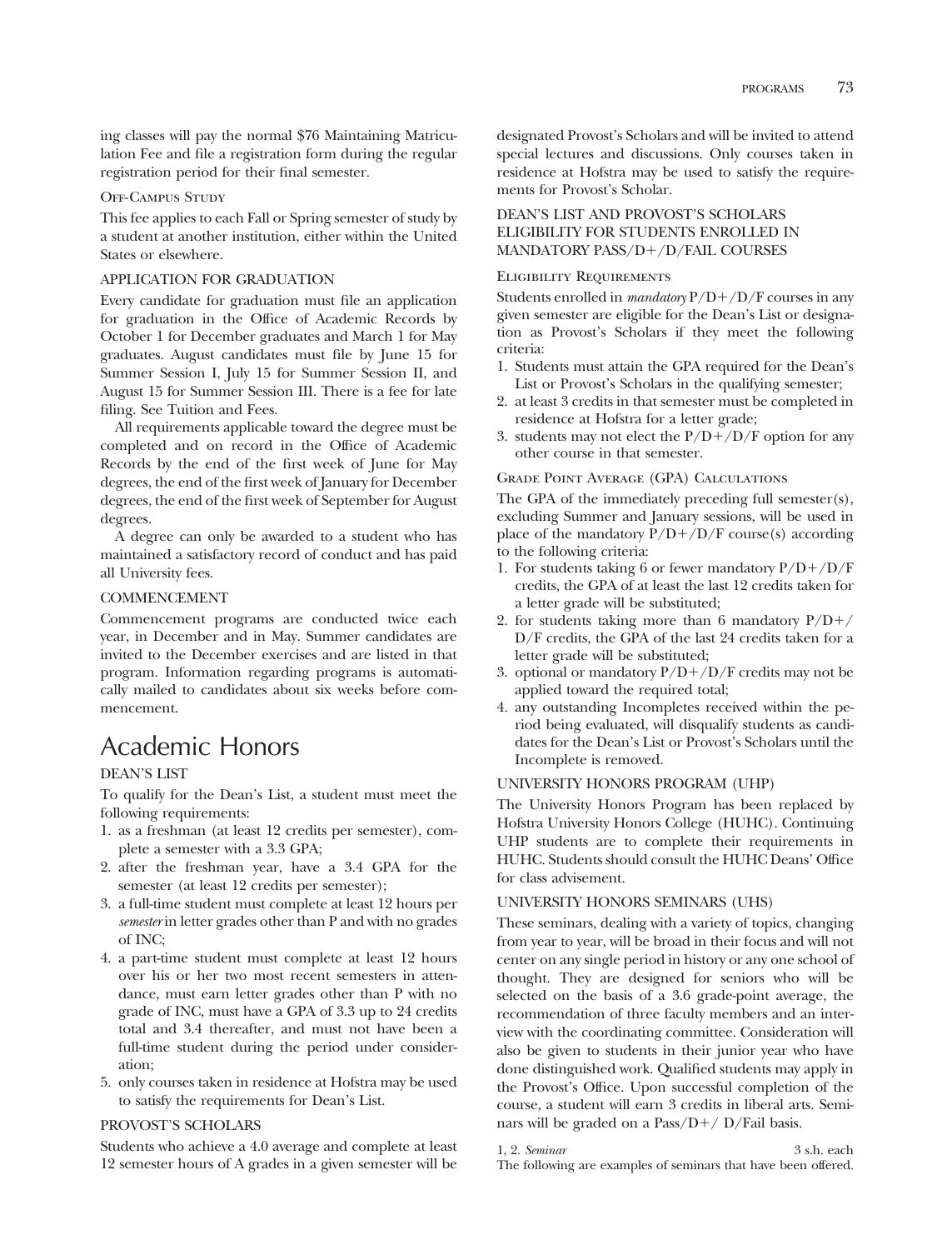# *Comparative Civilizations* 3 s.h.

The distinctive characteristics of western civilization seen in comparative terms with two nonwestern civilizations. To avoid the "survey" approach, two or three major thinkers' views on the similarities and the individuality of each will be studied through these thinkers' treatments of the historical "career" of each civilization.

#### *Bioethics* 3 s.h.

An examination of the legal and medical complications of such controversial issues as euthanasia, patient autonomy, allocation of scarce medical resources, human experimentation. Classroom discussions consider particular legal cases and their outcomes as well as larger, less resolvable problems.

# DEAN'S SCHOLARS

Seniors in the Hofstra College of Liberal Arts and Sciences who are nominated by their major department on the basis of their intellectual vitality and academic excellence, meet in a non-credit program of periodic special seminars and discussions under the auspices of the College. The Associate Dean for Academic Affairs in HCLAS is the adviser.

# DEPARTMENTAL HONORS PROGRAM

Departmental Honors will be granted to bachelor's degree candidates who: 1) complete their courses of study with distinctive scholarship; 2) choose one of the departmental honors programs offered and successfully fulfll special requirements supplementing the general degree requirements. The major department will recommend the conferring of departmental honors.

#### Degrees of Honors

There are two degrees of honors: High Honors and Honors. The degree of honors bestowed upon a graduating student will be based on: 1) achievement in the honors thesis or in the honors seminar, and 2) grades in departmental courses.

#### Eligibility Requirements

Students entering Hofstra in the fall of 1983 or after, must meet the following requirements:

- 1. A minimum of 60 semester hours must be completed in residence at Hofstra including at least 15 hours in the student's major feld;
- 2. A cumulative grade-point average of at least 3.4;
- 3. A minimum grade-point average of 3.5 in the major feld of study.

#### **PROCEDURE**

The Office of Academic Records will prepare and send to the appropriate department the names of all eligible students before the end of their sixth semester. These students will be informed of their eligibility by the departmental chairperson and of the nature, purposes and procedures of the program.

Students will undertake a major piece of research, not necessarily original, resulting in an honors thesis, to be completed during their eighth semester under the supervision of a designated member of the department. Weekly conferences between student and adviser are set as a

minimum requirement. Students will defend their thesis before their adviser and two other members of the department. This oral examination will constitute the basis for the evaluation of the student and the determination of honors.

#### BACCALAUREATE DEGREES WITH DISTINCTION

Degrees of distinction are conferred upon candidates for the Bachelor of Arts, Bachelor of Engineering, Bachelor of Fine Arts, Bachelor of Business Administration, Bachelor of Science and Bachelor of Science in Education who have completed at least 82 hours in residence at Hofstra. Candidates with fewer than 82 hours but at least 60 hours in residence at Hofstra who are qualifed in terms of their record at the University and in terms of their cumulative record, which shall include work completed at other institutions and at Hofstra, may be graduated with distinction.

These earned distinctions are recognized at the Honors Convocation held during the spring commencement exercises. The Hofstra Teacher of the Year Award is also presented during this ceremony.

Averages for the levels of distinction are:

*summa cum laude:* 3.9 *magna cum laude:* 3.8 *cum laude:* 3.6

# HONOR ORGANIZATIONS

Honor organizations sponsor events which include lectures, seminars, workshops, social events, open meetings, department activities, group discussions, feld trips, exhibitions and demonstrations. For transfer-student requirements and additional information, contact the society adviser.

Alpha Epsilon Delta, the international premedical honor society open to students seeking a career in the health professions. Requirements for membership include a cumulative average of 3.0 and a science gradepoint average of 3.0 after completion of at least three semesters at Hofstra. Transfer students, with at least one year completed prior to attendance at Hofstra, must complete at least one semester in residence. Assistant Professor Clendening, *Adviser*.

Alpha Epsilon Rho, a national communications honor society affliated with the National Broadcasting Society (NBS), is open to qualifying communication students. Members must meet the following requirements: active NBS membership, completion of the equivalent of nine (9) semester hours in radio, television, flm, cable or electronic media studies, a cumulative grade point of at least 3.25 in all radio, television, flm, cable or electronic media studies courses and a cumulative 3.0 minimum in all courses, and must be in the upper 35% of his/her institutional academic class. Instructor Hillebrand, *Adviser*.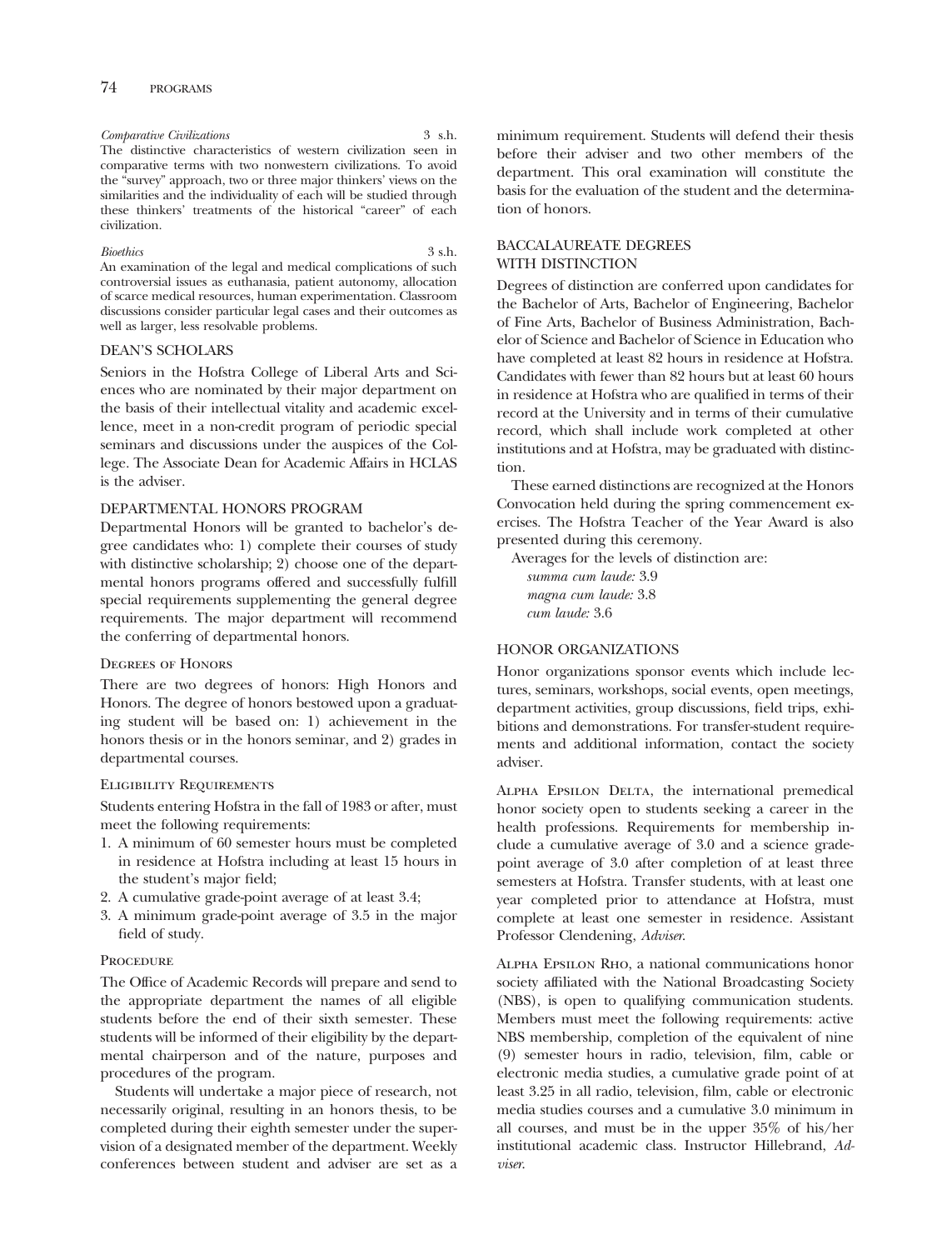Alpha Kappa Delta, a national sociology honor society recognizing outstanding students. To be eligible for consideration, students must have at least a 3.0 grade point average in sociology courses (with at least 15 s.h. in sociology taken at Hofstra) and a 3.0 cumulative grade point average. Professor Albert, *Adviser*.

Alpha Mu Alpha is the national honor society in marketing. Students are selected on the basis of academic performance. Professor James, *Adviser*.

Alpha Psi Omega, a national drama honor organization whose membership is based on scholarship and the accumulation of a satisfactory number of points by service in dramatic activities. The Hofstra chapter has maintained a number of scholarships through operation of a concession during events held in the Playhouse and is the only student honor organization to maintain an endowment fund. D. McGuire, *Adviser*.

Alpha Sigma Lambda, a national honor society open to part-time students who have completed 30 hours in residence, 15 hours of liberal arts outside of their major feld, and have achieved a 3.2 cumulative average. M. Forman, *Adviser*.

BETA ALPHA PsI, a national honorary accounting society is open to students who achieve a 3.2 grade point average in accounting courses and an overall 3.2 cumulative average. The society publishes a journal, *Horizons*, assists in tax preparation for senior citizens and minority groups and offers free tutoring. Our Delta Pi Chapter is the only chapter on the Island. Only schools accredited by the American Assembly of Collegiate Schools of Business are granted chapters. A number of cash scholarships are awarded to its members, made possible by the major accounting frms in recognition of superior status as an operating chapter by the national offce. Assistant Professor Marsicovetere, *Adviser*.

BETA BETA BETA, a national biology honor society open to students with a 3.4 grade-point average in biology and a 3.1 cumulative average. Active (full), associate and graduate member status available. Assistant Professor Clendening, *Adviser*.

BETA GAMMA SIGMA is the only commerce honor society recognized nationally by the American Assembly of Collegiate Schools of Business. Chapters are permitted only in schools which have been accredited by this Assembly. To be considered for membership by the School of Business Dean's Office, students, as seniors, must have compiled a minimum cumulative average in the highest ten percent of their class; junior students must be in the top seven percent of their class. Associate Professor Lally, *Adviser*.

English Honor Society, a University society open to junior and senior English majors who have completed at least 12 semester hours of upper-level courses with at least a 3.5 average. Associate Professor Janssen, *Adviser*.

Eta Sigma Gamma, Gamma Pi Chapter, a national honor society in health education, is open to undergraduate and graduate health education majors who meet the following requirements: undergraduate: juniors or seniors with at least 15 credits in health (taken at Hofstra) and a minimum major g.p.a. of 3.3 and a cumulative of 3.2. Graduate: at least 12 credits in health and a minimum g.p.a. of 3.3. The society's objectives are the promotion of teaching, research, and service in and for the health education discipline. Eta Sigma Gamma publishes two semiannual journals: *The Health Educator,* and *The Eta Sigma Gamma Monograph Series.* Associate Professor Schwartz, *Adviser*.

Golden Key International Honor Society, a nonproft academic honors organization founded for the purpose of recognizing and encouraging scholastic achievement among students from all academic felds. Life-time membership is by invitation only and is limited to no more than the top 15 percent of the juniors and seniors enrolled at the University. Part-time as well as full-time students qualify; transfer students are eligible when they have established 30 credits at Hofstra. Professor Seagull and Dean Hickling, *Co-Adviser*.

KAPPA DELTA PI, Theta Beta Chapter, an international education honor society open to undergraduate and graduate students. Undergraduate students must have an average of 3.5 or above in the feld of education and a cumulative average of 3.2 or above. Graduate students require a 3.5 average. Members receive the *Kappa Delta Pi Record, The Educational Forum* and other publications. Assistant Professor Toher, *Adviser*.

Kappa Mu Epsilon, a national mathematics honor organization open to students who, by their senior year, have attained a 3.4 grade-point average in major level mathematics courses as well as 3.3 cumulative. Open to sophomores and juniors who meet more stringent requirements. The organization sponsors events of interest to students of the mathematical sciences. Associate Professor Michaels, *Adviser*.

LAMBDA ALPHA, a national collegiate honor society open to anthropology majors with a minimum 3.0 grade-point average in anthropology courses (with at least 15 s.h. in anthropology taken at Hofstra), and a 3.0 cumulative average.

LAMBDA PI ETA is the official honor society of the National Communication Association (NCA). The goals of Lambda Pi Eta are to recognize, foster, and reward outstanding scholastic achievement; stimulate interest in the feld of communication; promote and encourage professional development among communication majors; provide an opportunity for discussion and the exchange of ideas; establish and maintain close relationships and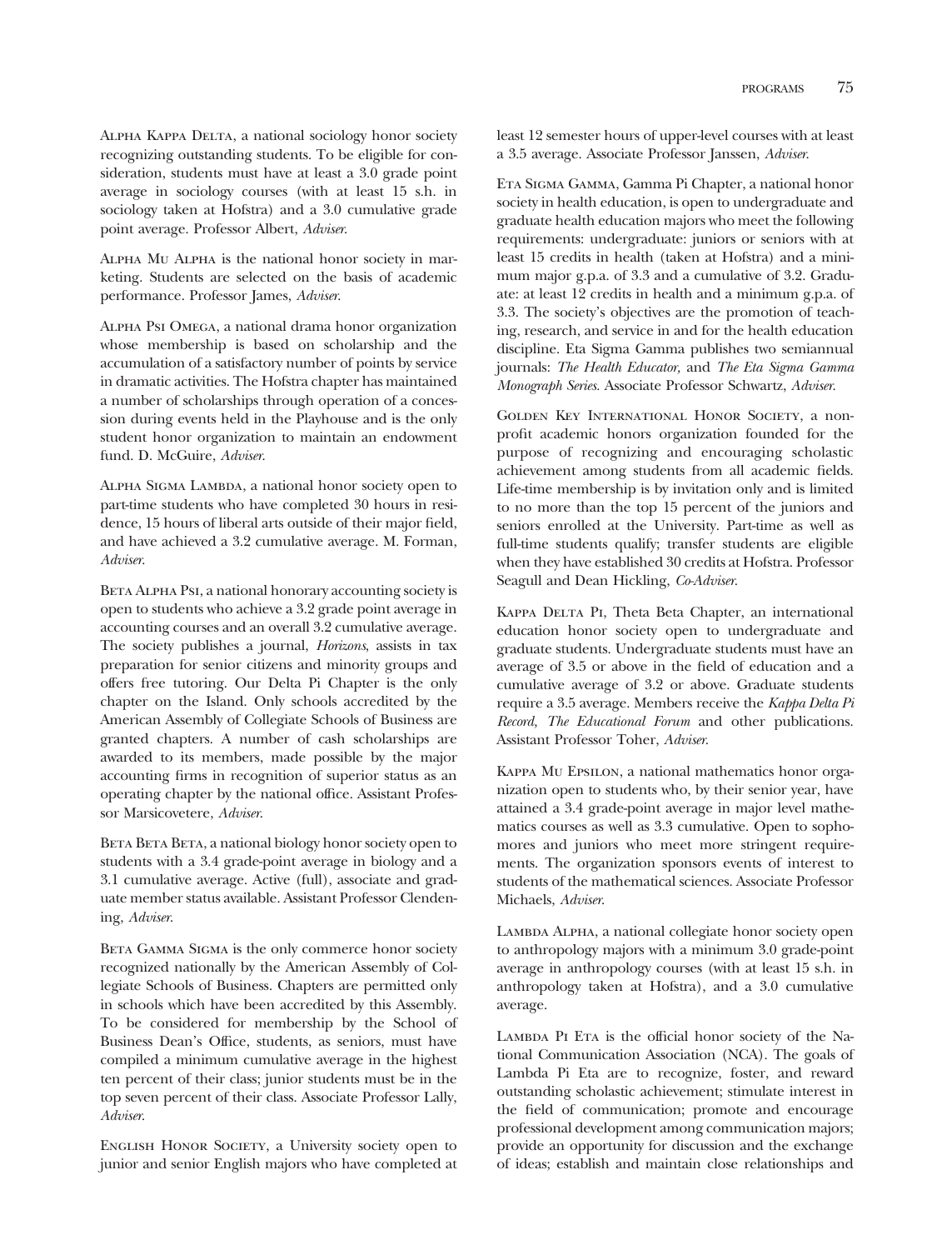understanding between faculty and students; and explore options for further graduate studies. To be eligible for membership students must have completed 60 semester hours, have completed 12 semester hours of cummunication study, have a cumulative GPA of 3.0, have a GPA of 3.25 in the major, be in the upper 35% of their graduating class, be currently enrolled as a full-time student in good standing, and display commitment to the feld of communication. To retain membership these grade point averages must be maintained. Associate Professor Gershon, *Adviser*.

OMICRON DELTA EPSILON, an international economics honor society open to economics majors who are juniors or seniors. The requirements are at least 15 credits in economics taken at Hofstra including ECO 130 and 132; a 3.5 grade-point average in economics and a 3.0 cumulative average. The society publishes *The American Economist*, a semi-annual journal. Associate Professor Kozlov, *Adviser*.

PHI ALPHA THETA, an international history honor society open to undergraduate students in any academic major. The requirements are a grade-point average of a minimum 3.1 in at least 12 hours of history courses and a cumulative average of 3.0. The society publishes the *Historian*. Assistant Professor Doubleday, *Adviser*.

PHI BETA KAPPA, the oldest and most prestigious academic honor society in the United States, is dedicated to the recognition of scholarly excellence in the liberal arts and sciences and attainment of high moral character. The Omega of New York chapter of Phi Beta Kappa at Hofstra University is one of only 262 chapters in the nation. Students inducted as seniors must have completed at least 90 liberal arts credits, demonstrated suffcient breadth in their education, fulflled the B.A. language requirements, and achieved an outstanding academic record in liberal arts. A small number of juniors with exceptional academic records are also considered for membership. Awards are given annually to sophomore students who have attained extraordinary academic performance in their freshman year. Professor Levinthal, *Chapter President.* 

PHI ETA SIGMA, a national honor society open to all full-time freshmen achieving a minimum 3.5 average during either the frst or second semester of study here at Hofstra. Invitations for life-time membership are sent to students after the second semester of study. Members meet fellow students from all academic disciplines and join them in promoting academic excellence. Members may be eligible for both local and national scholarships. Senior Assistant Dean Marc E. Oppenheim, *Adviser.* 

PI DELTA PHI, a national French honor society, recognizes excellence in the study of language, literature and civilization. It honors as regular members graduate and undergraduate students nominated in recognition of their

academic achievement in at least one semester of upper division French, and who have completed at least three semesters of the college course with a minimum GPA of 3.0 on a 4.0 scale in French, and rank in the top 35 percent of their class. Students are invited to join by the French faculty acting through the adviser and president of the society. Rosalba Barth, *Chapter President;* Professor Schwab, *Adviser*.

Pi Gamma Mu, an international social science honor society to reward interest and achievement in the college study of the social sciences. Pi Gamma Mu endeavors to inspire social service to humanity and life interest in the study of human association. It seeks also a synthesis of all branches of social science into a philosophy of human society and human welfare.

A junior, senior, or graduate student with an overall grade point average of 3.0 or better with at least 20 semester hours combined in the social sciences is eligible. For additional information, for example about qualifying social science disciplines, please consult the New College Dean's Office.

PI KAPPA LAMBDA, a national music honor society recognizing academic excellence and demonstrated musicianship. The faculty committee confers the following awards on selected music majors in the top ten percent of their respective classes: certifcates of honor (sophomores) and membership in the society (graduating seniors). Professor Hettrick, *Adviser.* 

PI SIGMA ALPHA, a national political science honor society open to junior and senior students of high academic achievement who show promise in the feld of political science. Professor Dudek, *Adviser*.

Psi CHI, a national psychology honor society open to students who have completed nine hours of psychology credit, and at least 45 hours overall, and have achieved the following grade-point averages: a 3.0 cumulative average, and a 3.3 grade-point average in psychology courses. Prospective candidates must also attend 3 meetings before they are eligible for induction. Associate Professor Cox, *Adviser.* 

SIGMA DELTA PI, a national Spanish honor society recognizing students who have attained excellence in the study of the language and who have made contributions to the Hispanic world. Students are invited to join by the Spanish faculty and officers of the society. Professors DaSilva, McNair, and Cao, *Advisers.* 

Sigma Pi, an honor society open to matriculated majors or minors in speech-language-hearing science, who have attended Hofstra University for at least one semester. Applicants must have completed 12 semester hours in speech courses and have attained a minimum overall